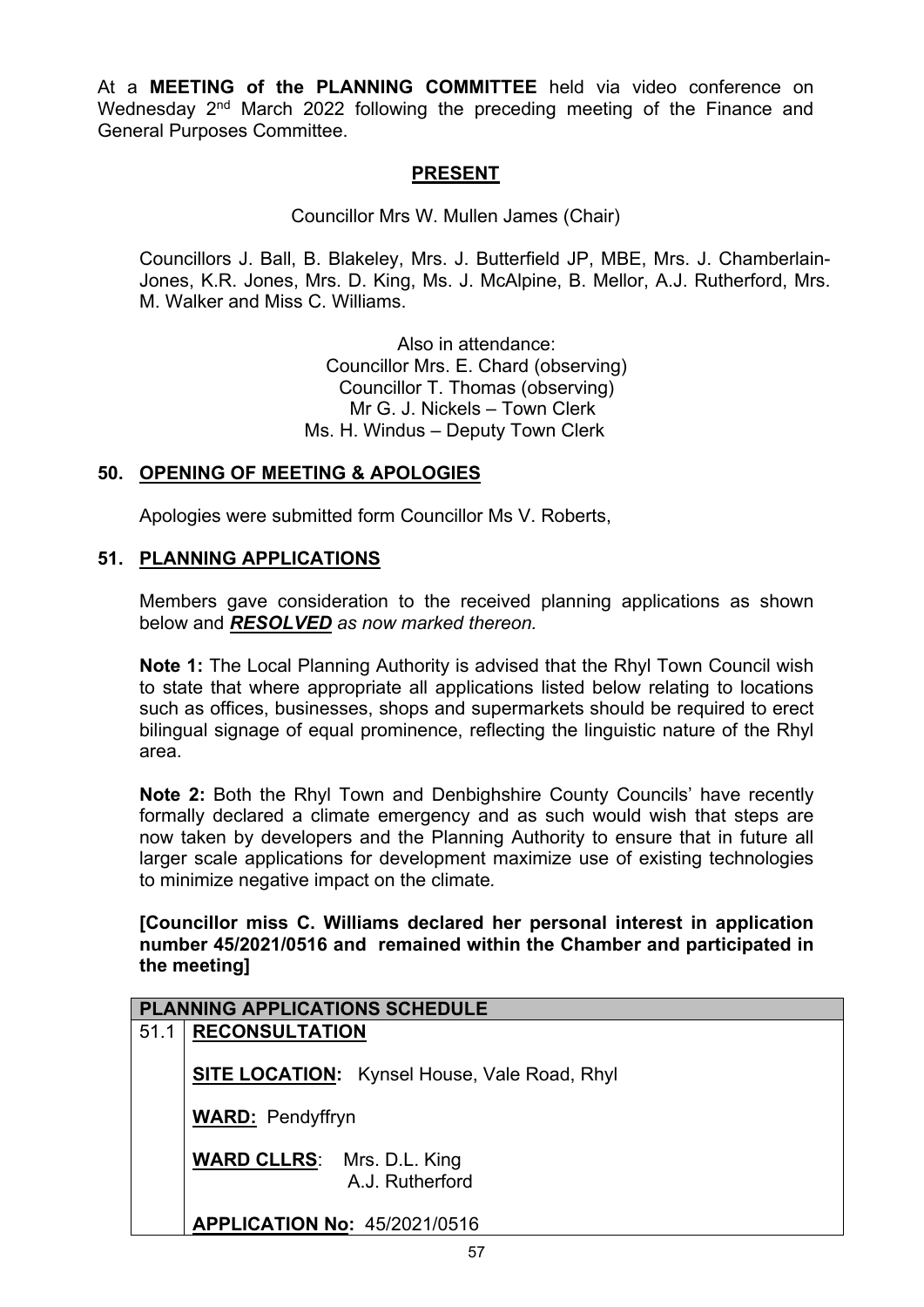**DESCRIPTION:** Change of use of land and ancillary buildings to form residential Traveller site for 6 caravans, with the existing dwelling Kynsal House retained for owners / managers accommodation; including formation of internal pathways and parking, landscaping and associated works

**APPLICANTS:** Mr. Philip Purcell of the above address

The Chair advised that a site meeting was scheduled to be held in respect of this application but that the Town Council could only determine the application based on the information currently before it.

A Member advised that the application had been included within the Agendas for the forthcoming Denbighshire County Council Planning Committee with an officer recommendation to grant planning consent. The Member requested that consideration be given to appointing a representative of this Committee to attend and speak on the application.

The Ward Member advised that having viewed the latest supporting documents on the Denbighshire Portal he did not consider that they addressed the Committees previous objections.

# *DECISION: Objection*

It is emphasised that this response is about the site and not the site users and these concerns raised would be the same for any change of use that had a similar impact."

The reasons for the objection are as follows –

- This application, in part is retrospective, in that there has been, since 2019, two static caravans have been sited on this land without any permission being sought at that time, so this application reflects this in addition to adding a further four static caravans, if you add in the point that Kynsal House is also occupied then this is clearly over intensification of the site.
- There is also the point that in 2019, all hedges and shrubbery that was in existence was removed by the owner, without any permission, along with the installation of a dropped kerb to gain entrance from Knowsley Avenue, this in part has been rectified by the installation of a fence from Knowsley Avenue, however the dropped kerb remains which would suggest there is an option for the owner to reinstate access via Knowsley Avenue at some point in the future.
- The justification statement for the site states that this application is to create a permanent site for the owners family, however the application and the statement both use the terminology of owner/manager, the latter of which would suggest the nature of some users to be more 'transient' than what is stated in the statement, It accept that this is a perception of wording but the Council feel that clarity is required, does a site for family and extended family require a site manager?
- It is clear from the plan that the spacing between caravans is not sufficient, a point that has been confirmed by the Fire and Rescue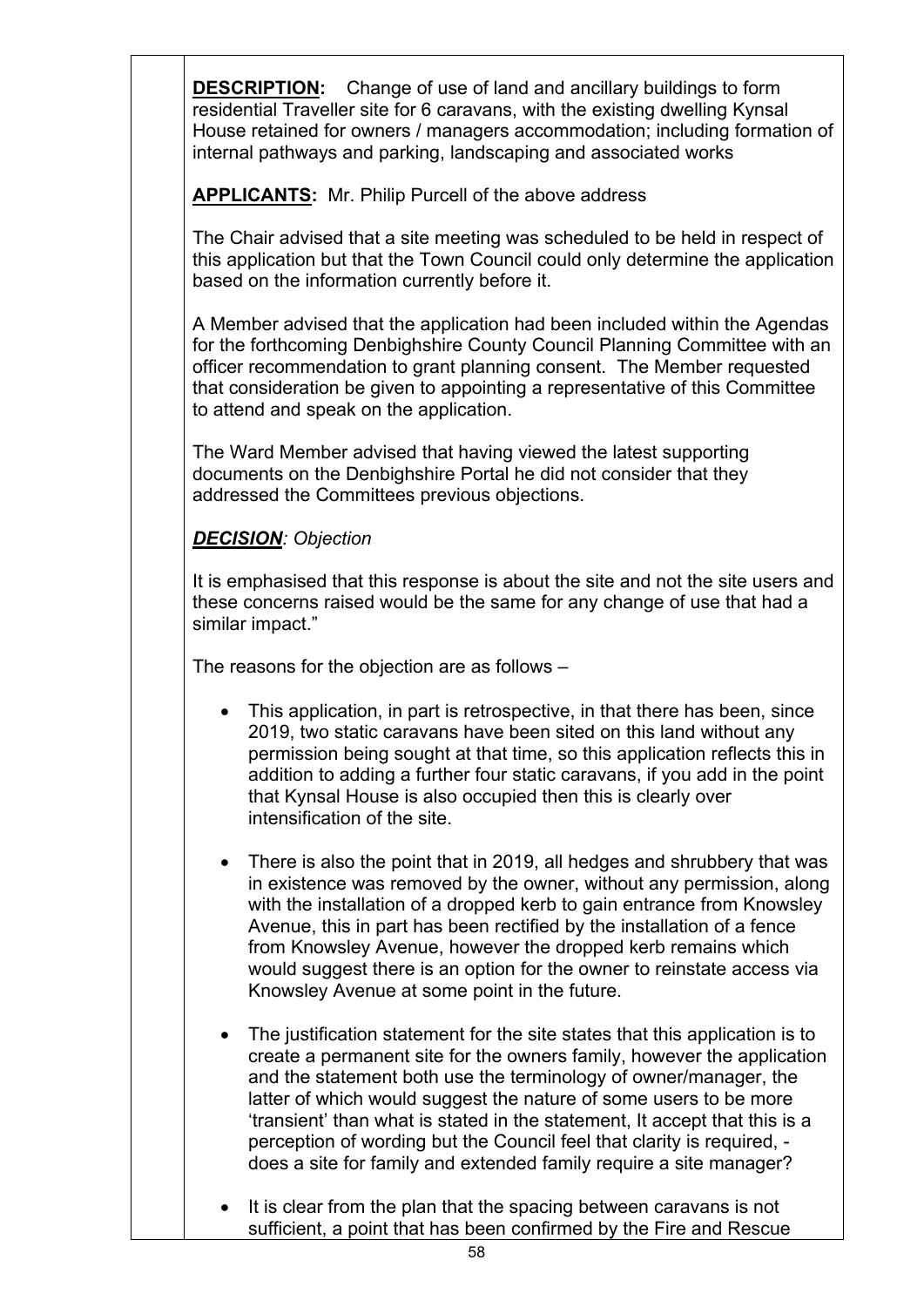|      | Service, who state in their response that they have noted that the<br>proposed layout does not conform with the model 2008 standards<br>(2008) for caravan sites in Wales or the Welsh Governments document<br>(Designing Gypsy and Traveller Sites).                                                                                                                                                          |
|------|----------------------------------------------------------------------------------------------------------------------------------------------------------------------------------------------------------------------------------------------------------------------------------------------------------------------------------------------------------------------------------------------------------------|
|      | Furthermore 3.26 of the document references that 'if a site has a cul-<br>$\bullet$<br>de-sac layout there should be adequate turning space to<br>accommodate large vehicles such as fire engines, ambulances, refuse<br>lorries and large vehicles, whilst the plan reflects a turning area, this<br>does not appear to be suitable.                                                                          |
|      | Given the location of the site and the over intensification as mentioned<br>$\bullet$<br>earlier, this site is not suitable for the number of caravans being<br>proposed, access in and out of the site (from Vale Road) is, in the view<br>of the Council, dangerous for the increase in usage.                                                                                                               |
|      | Since this development was created in 2019, there has been no<br>attempt to engage with the immediate community located next to the<br>site, any attempts by residents to address concerns around removal of<br>tree/shrubs, changes to the boundary and creating access from<br>Knowsley Avenue has been ignored or challenged.                                                                               |
|      | Section 1.9 of the Designing Gypsy and Traveller Sites Guidance<br>$\bullet$<br>states 'Local Authorities having regard to the Sites Guides will help to<br>ensure that Gypsy and Traveller sites in Wales:                                                                                                                                                                                                    |
|      | 1) are sustainable, well managed and maintenance is planned and not<br>always reactive;<br>2) are equivalent to the relevant parts of standards which would be<br>expected on other types of mobile home sites and social housing;<br>and,<br>3) create the necessary conditions to encourage and develop good                                                                                                 |
|      | relations between Gypsies and Travellers and the settled<br>community, and between site residents and owners / managers.                                                                                                                                                                                                                                                                                       |
|      | Residents have experienced anti-social behaviour and have been<br>impacted by noise and light pollution that arises from the 'ill placed'<br>siting of security lighting, the removal of hedges etc which has<br>increased the impact of this.                                                                                                                                                                 |
|      | Given the size (and location) of the site, the size of caravans proposed and<br>including car parking and other buildings and the numbers of residents<br>proposed then all of this could have an adverse impact on the health and<br>wellbeing of the occupants, this would be the same considerations that would<br>be expected to be considered should an applicant wish to develop housing on<br>the plot. |
| 51.2 | SITE LOCATION: 1 - 6 West Parade, Rhyl                                                                                                                                                                                                                                                                                                                                                                         |
|      | <b>WARD: Bodfor</b>                                                                                                                                                                                                                                                                                                                                                                                            |
|      | <b>WARD CLLRS:</b><br>Ms J. Hughes<br>Ms J. McAlpine                                                                                                                                                                                                                                                                                                                                                           |
|      | <b>APPLICATION No: 45/2022/0113</b>                                                                                                                                                                                                                                                                                                                                                                            |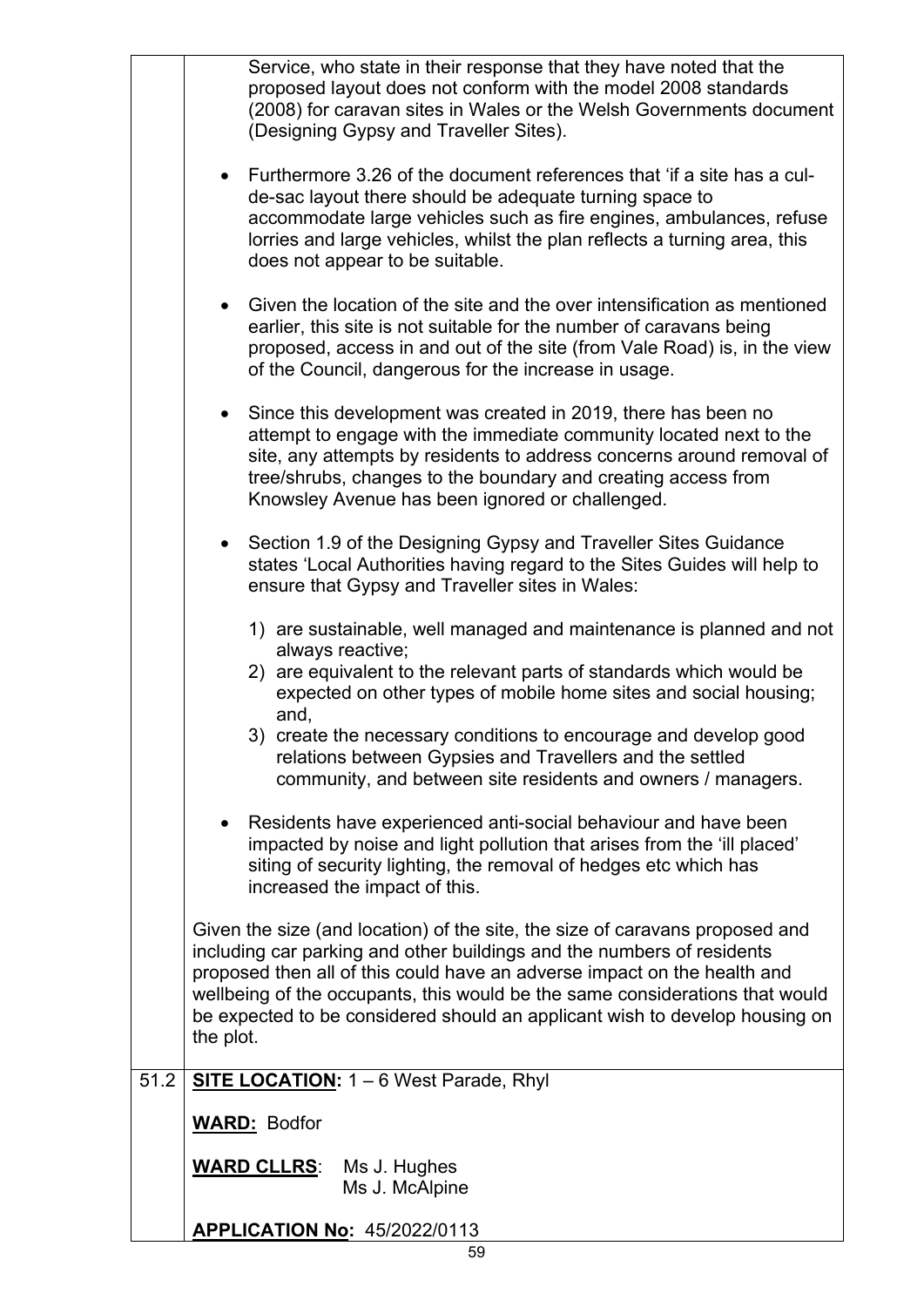|      | <b>DESCRIPTION:</b> Display of 2 no. internally illuminated box signs and 1 no.<br>illuminated border to full fascia          |
|------|-------------------------------------------------------------------------------------------------------------------------------|
|      | <b>APPLICANTS:</b> Mr. David Thompson, Harper Signs, Harvey Combe,<br>Newcastle upon Tyne.                                    |
|      | <b>DECISION:</b> No objection                                                                                                 |
| 51.3 | <b>SITE LOCATION: 27 West Parade, Rhyl</b>                                                                                    |
|      | <b>WARD: Bodfor</b>                                                                                                           |
|      | <b>WARD CLLRS:</b> Ms J. Hughes<br>Ms J. McAlpine                                                                             |
|      | <b>APPLICATION No: 45/2022/0118</b>                                                                                           |
|      | <b>DESCRIPTION:</b> Display of illuminated sign                                                                               |
|      | APPLICANTS: Mr. Bayar Doski, BM2021 Ltd. 30 South Drive, Rhyl                                                                 |
|      | <b>DECISION:</b> No objection                                                                                                 |
| 51.4 | <b>SITE LOCATION:</b> 29 Vale Park, Rhyl                                                                                      |
|      | <b>WARD: Cefndy</b>                                                                                                           |
|      |                                                                                                                               |
|      | <b>WARD CLLRS:</b> J. Ball<br>Mrs. P.M. Jones<br>P. Prendergast                                                               |
|      | <b>APPLICATION No: 45/2022/0116</b>                                                                                           |
|      | <b>DESCRIPTION:</b> Erection of single-storey and two-storey extensions to side<br>and rear of dwelling and associated works  |
|      | <b>APPLICANTS:</b> Mr. Ian Bilingsley & Ms. Berni Brittles                                                                    |
|      | <b>DECISION:</b> No objection                                                                                                 |
| 51.5 | <b>SITE LOCATION:</b> 20 Eaton Avenue, Rhyl                                                                                   |
|      | <b>WARD:</b> Brynhedydd                                                                                                       |
|      | <b>WARD CLLRS: B. Mellor</b><br>Mrs. M. Walker                                                                                |
|      | <b>APPLICATION No: 45/2021/1089</b>                                                                                           |
|      | <b>DESCRIPTION:</b> Removal of existing roof & construction of a new raised<br>roof with side dormer and internal alterations |